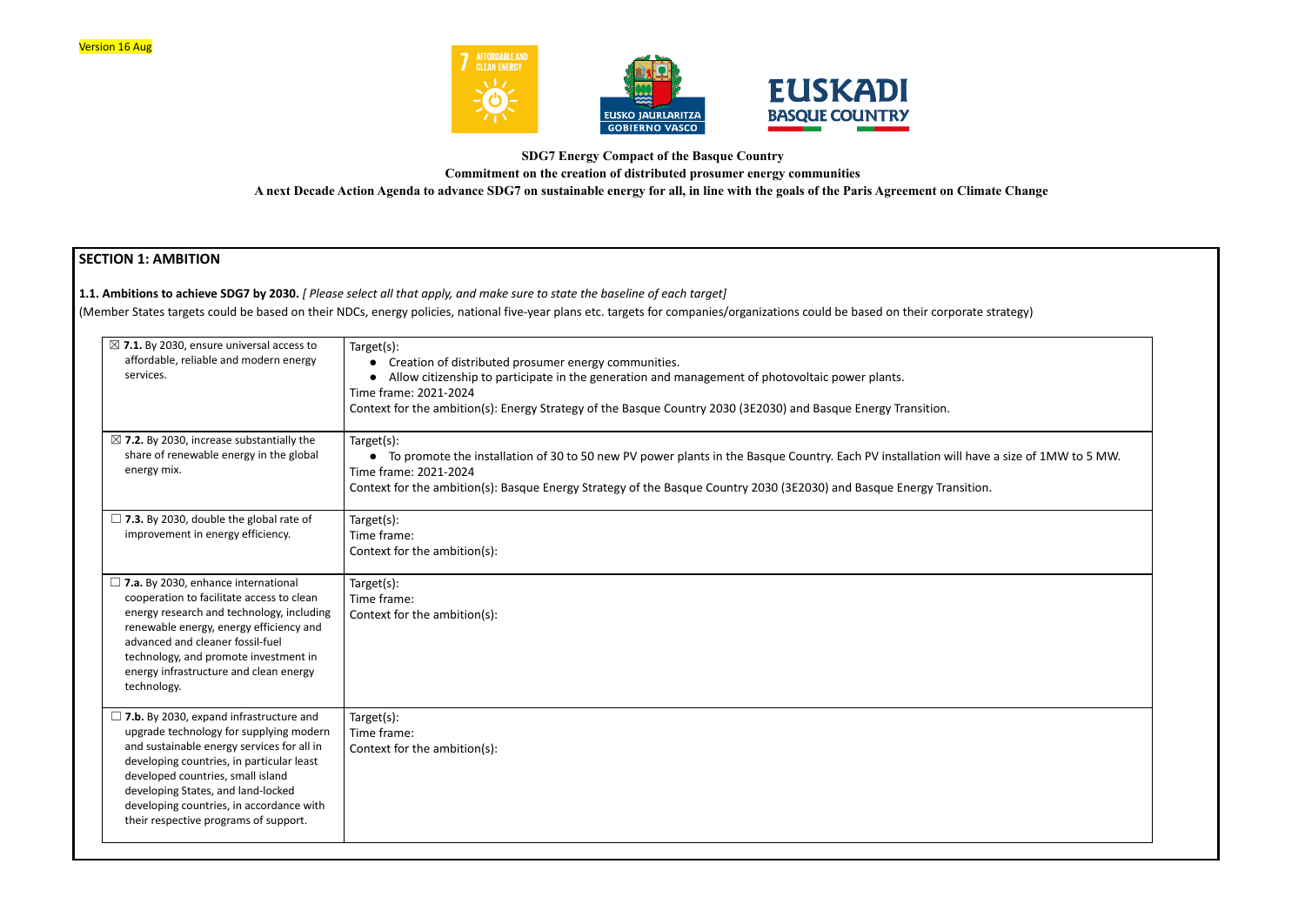1.2. Other ambitions in support of SDG7 by 2030 and net-zero emissions by 2050. [Please describe below e.g., coal phase out or reforming fossil fuel subsidies etc.]

Target(s):

Time frame:

Context for the ambition(s):

## **SECTION 2: ACTIONS TO ACHIEVE THE AMBITION**

2.1. Please add at least one key action for each of the elaborated ambition(s) from section 1. *[Please add rows as needed].*

| Description of action (please specify for which ambition from Section 1)                                                                                                                                                                                                                                                                                                                                                                                                                                                                                                                                                                                                                                                                                                                                                                                                           | Start a    |
|------------------------------------------------------------------------------------------------------------------------------------------------------------------------------------------------------------------------------------------------------------------------------------------------------------------------------------------------------------------------------------------------------------------------------------------------------------------------------------------------------------------------------------------------------------------------------------------------------------------------------------------------------------------------------------------------------------------------------------------------------------------------------------------------------------------------------------------------------------------------------------|------------|
| Action 1: Creation of prosumer energy cooperatives (Ambition 7.1).                                                                                                                                                                                                                                                                                                                                                                                                                                                                                                                                                                                                                                                                                                                                                                                                                 | $2021 - 2$ |
| The Basque Government recognizes the important role of citizens in driving the energy transition, and so aims to put consumers at the heart of this energy<br>transition by converting them into 'prosumers' through the deployment of EKIOLA, a program that will create prosumer power cooperatives. Each<br>cooperative will build and operate PV parks that will produce energy according to the demand required by the cooperative members.<br>The EKIOLA projects have started in 2021 and will finish in 2024. During this period, 30 to 50 nonprofit cooperative energy communities will be established.<br>These energy communities will have a life period of, at least, 25 years. The minimum required participants to develop an energy community under the<br>EKIOLA initiative is 400 members. This represents the involvement of 12,000 to 20,000 families by 2024. |            |
| Description of action (please specify for which ambition from Section 1)                                                                                                                                                                                                                                                                                                                                                                                                                                                                                                                                                                                                                                                                                                                                                                                                           | Start a    |
| Action 2: To promote the installation of 30 to 50 new PV power plants in the Basque Country, that will generate clean electricity without GHG emissions<br>(Ambition 7.2).                                                                                                                                                                                                                                                                                                                                                                                                                                                                                                                                                                                                                                                                                                         | $2021 - 2$ |
| EKIOLA promotes a consumer-centric energy scheme, where consumers are producers at the same time (prosumers). The new solar PV plants will be<br>installed in urban areas, producing KmO renewable electricity. The citizens will be prioritized as members of the energy community that will be also open to<br>the participation of local administration and business. Each member of the energy community will cover 100% of his electricity demand from a local PV<br>plant. The PV installations will have a size of 1MW to 5 MW, this is a total of 30MW to 250MW new PV power capacity in the Basque Country.                                                                                                                                                                                                                                                               |            |



## **SECTION 3: OUTCOMES**

3.1*.* Please add at least one measurable and time-based outcome for **each** of the actions from section 2. *[Please add rows as needed].*

| Outcome                                                                                              | Date |
|------------------------------------------------------------------------------------------------------|------|
| Action 1: Set up of 30 to 50 nonprofit cooperative energy communities.                               | 2024 |
| Action 1: Involvement of 12,000 to 20,000 families as members of the energy communities (prosumers). | 2024 |
| Action 2: 30MW to 250MW new PV power capacity (30 to 50 new PV installations).                       | 2024 |
|                                                                                                      |      |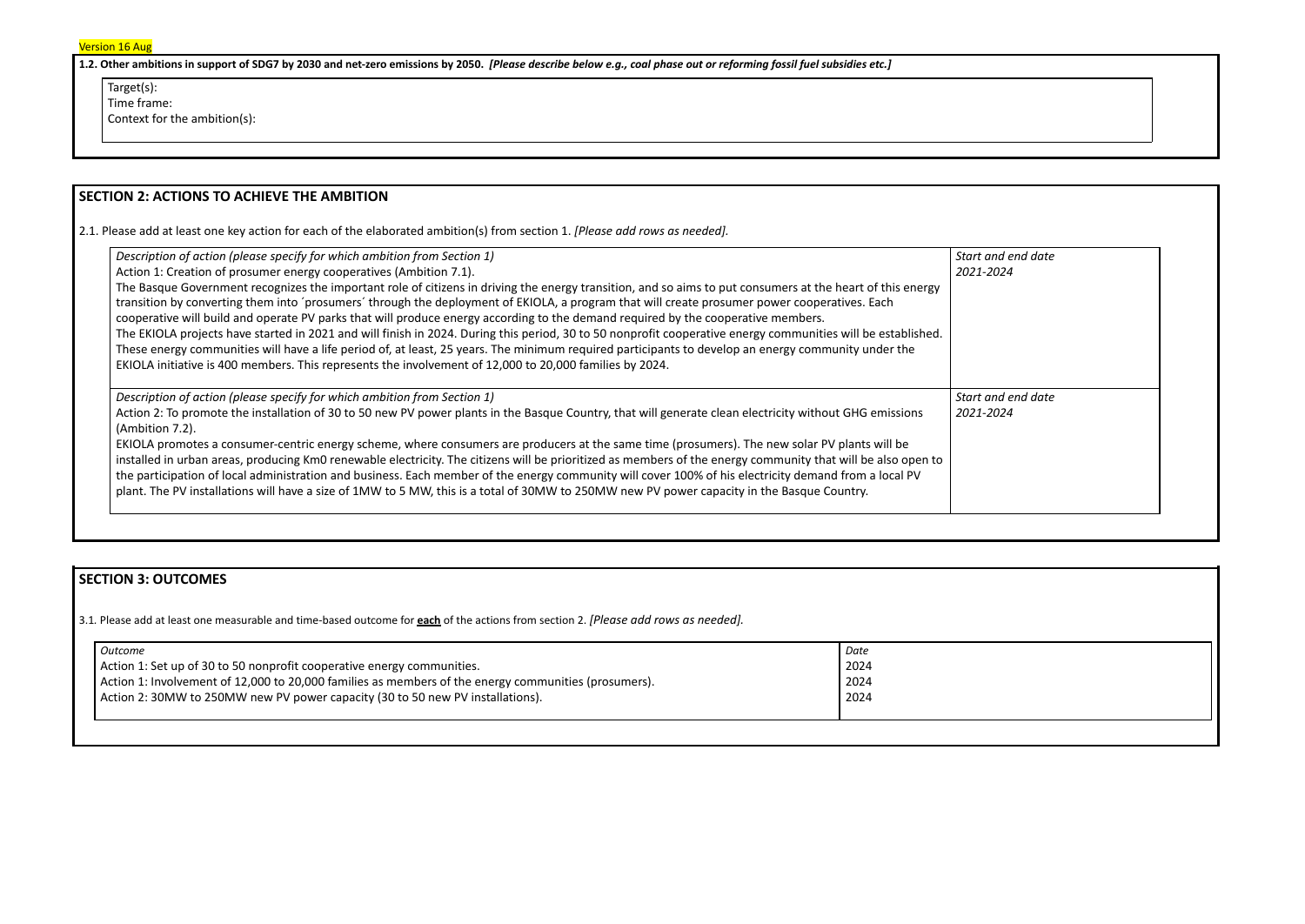#### **SECTION 4: REQUIRED RESOURCES AND SUPPORT**

4.1. Please specify required finance and investments for **each** of the actions in section 2.

Action 1: Investment of €3.6M - €6M Million (M)

Action 1: No investment required.

Action 2: Investment of €0.8M - €4M per energy community, depending on the land price, this means a total investment of €24M - €200M.

4.2. [For countries only] In case support is required for the actions in section 2, please select from below and describe the required support and specify for which action.

*[Examples of support for Member States could include: Access to low-cost affordable debt through strategic de-risking instruments, capacity building in data collection; development of integrated energy plans and energy transition pathways; technical assistance, etc.]*

| $\Box$ Financing                               | Description        |
|------------------------------------------------|--------------------|
|                                                |                    |
|                                                |                    |
|                                                |                    |
| $\Box$ In-Kind contribution                    | Description        |
|                                                |                    |
|                                                |                    |
|                                                |                    |
| $\Box$ Technical Support                       | <b>Description</b> |
|                                                |                    |
|                                                |                    |
|                                                |                    |
| $\Box$ Other/Please specify $\Box$ Description |                    |
|                                                |                    |
|                                                |                    |
|                                                |                    |
|                                                |                    |
|                                                |                    |

#### **SECTION 5: IMPACT**

5.1. Countries planned for implementation including number of people potentially impacted.

The Basque Country (Spain). The Basque Country is a region in Spain with a surface area of 7,234 sq.km and a population of 2,200,000 inhabitants. The objective of EKIOLA is to engage 12,000 to 20,000 families by 2024, as members of the energy communities set up.

5.2. Alignment with the 2030 Agenda for Sustainable Development – Please describe how **each** of the actions from section 2 impact advancing the SDGs by 2030. *[up to 500 words, please upload supporting strategy documents as needed]*

| Description of action (please specify for which ambition from Section 1)<br>Action 2: To promote the installation of 30 to 50 new PV power plants in the<br>Basque Country, that will generate clean electricity without GHG emissions<br>(Ambition 7.2).<br>nonprofit cooperative. | Description of action (please specify for which ambition from Section 1)<br>Action 1: Creation of prosumer energy cooperatives (Ambition 7.1). | SDG 11: Make cities and human settlements inclusive, safe, resilient and sustainable.<br>EKIOLA promotes a consumer-centric energy scheme, where consumers are produce<br>(prosumers). The new solar PV plants will be installed in urban areas, producing Km0<br>citizens will be prioritized as members of the energy community that will be also ope<br>local administration and business. |  |
|-------------------------------------------------------------------------------------------------------------------------------------------------------------------------------------------------------------------------------------------------------------------------------------|------------------------------------------------------------------------------------------------------------------------------------------------|-----------------------------------------------------------------------------------------------------------------------------------------------------------------------------------------------------------------------------------------------------------------------------------------------------------------------------------------------------------------------------------------------|--|
| SDG 12: Ensure sustainable consumption and production patterns.                                                                                                                                                                                                                     |                                                                                                                                                | SDG 7: Ensure access to affordable, reliable, sustainable and modern energy for all.<br>Each new energy community will build a solar PV plant with an installed power betwe<br>owners will be the citizens (prosumers), members of the energy community that will                                                                                                                             |  |

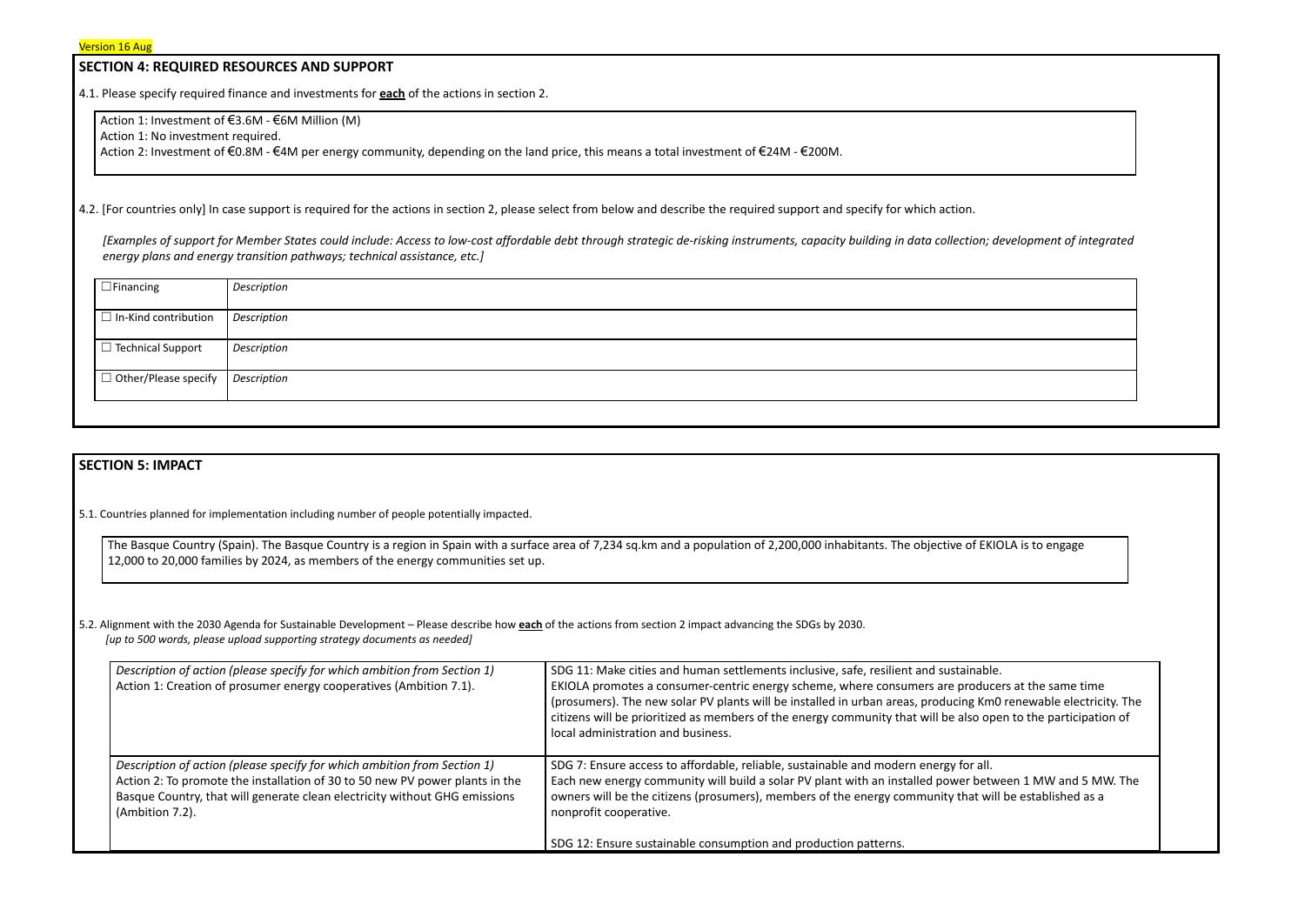Each member of the energy community will cover 100% of the electricity demand from a local PV plant. Thus, each participant will purchase only the PV panels required to meet the demand. SDG 13: Take urgent actions to combat climate change and its impacts. EKIOLA will promote the installation of 30 to 50 new PV power plants in the Basque Country that will generate clean electricity without GHG emissions.

5.3. Alignment with Paris Agreement and net-zero by 2050 - Please describe how each of the actions from section 2 align with the Paris Agreement and national NDCs (if applicable) and support the net-zero emissions by 2050. *[up to 500 words, please upload supporting strategy documents as needed]*

EKIOLA is focused on responsible consumption through joint actions of citizens and the production of clean energy without GHG emission, therefore, all actions are aligned with the objectives of the Paris Agreement, in particular with: a) Holding the increase in the global average temperature to well below 2 °C above pre-industrial levels, and to pursue efforts to limit the temperature increase to 1.5 °C above pre-industrial levels, recognizing that this would significantly reduce the risks and impacts of climate change.

### **SECTION 6: MONITORING AND REPORTING**

6.1. Please describe how you intend to track the progress of the proposed outcomes in section 3. Please also describe if you intend to use other existing reporting frameworks to track progress on the proposed outcomes.

1.3. Does the Energy Compact consider inclusion of key priority issues towards achieving SDG7 by 2030 and the net-zero emission goal of the Paris Agreement by 2050 - as defied by latest global analysis and data including t *outcome of the Technical Working Groups?* ☒Yes ☐No

II. Alignment with the 2030 agenda on Sustainable Development Goals – Ensure coherence and alignment with SDG implementation plans and strategies by 2030 as well as national development plans and priorities.

II.1. Has the Energy Compact considered enabling actions of SDG7 to reach the other sustainable development goals by 2030?  $\boxtimes$  Yes  $\Box$  No

In partnership with UN-Energy, and to enable achievement and tracking of this Energy Compact, the Basque Government commits to report and to measure progress on this Energy Compact on an annual basis, with the results being made public.

The following Key Performance Indicators will be tracked in the period 2021-2024:

- Energy communities set up (number)
- Members of the energy communities (number)
- New PV installations built (number)
- New PV power capacity (MW)
- Annual PV production (kWh)

#### **SECTION 7: GUIDING PRINCIPLES CHECKLIST**

Please use the checklist below to validate that the proposed Energy Compact is aligned with the guiding principles.

I. Stepping up ambition and accelerating action - Increase contribution of and accelerate the implementation of the SDG7 targets in support of the 2030 Agenda for Sustainable Development for Paris Agreement

I. 1. Does the Energy Compact strengthen and/or add a target, commitment, policy, action related to SDG7 and its linkages to the other SDGs that results in a higher cumulative impact compared to existing frameworks?

☒Yes ☐No

*I.2. Does the Energy Compact increase the geographical and/or sectoral coverage of SDG7 related efforts?* ☒Yes ☐No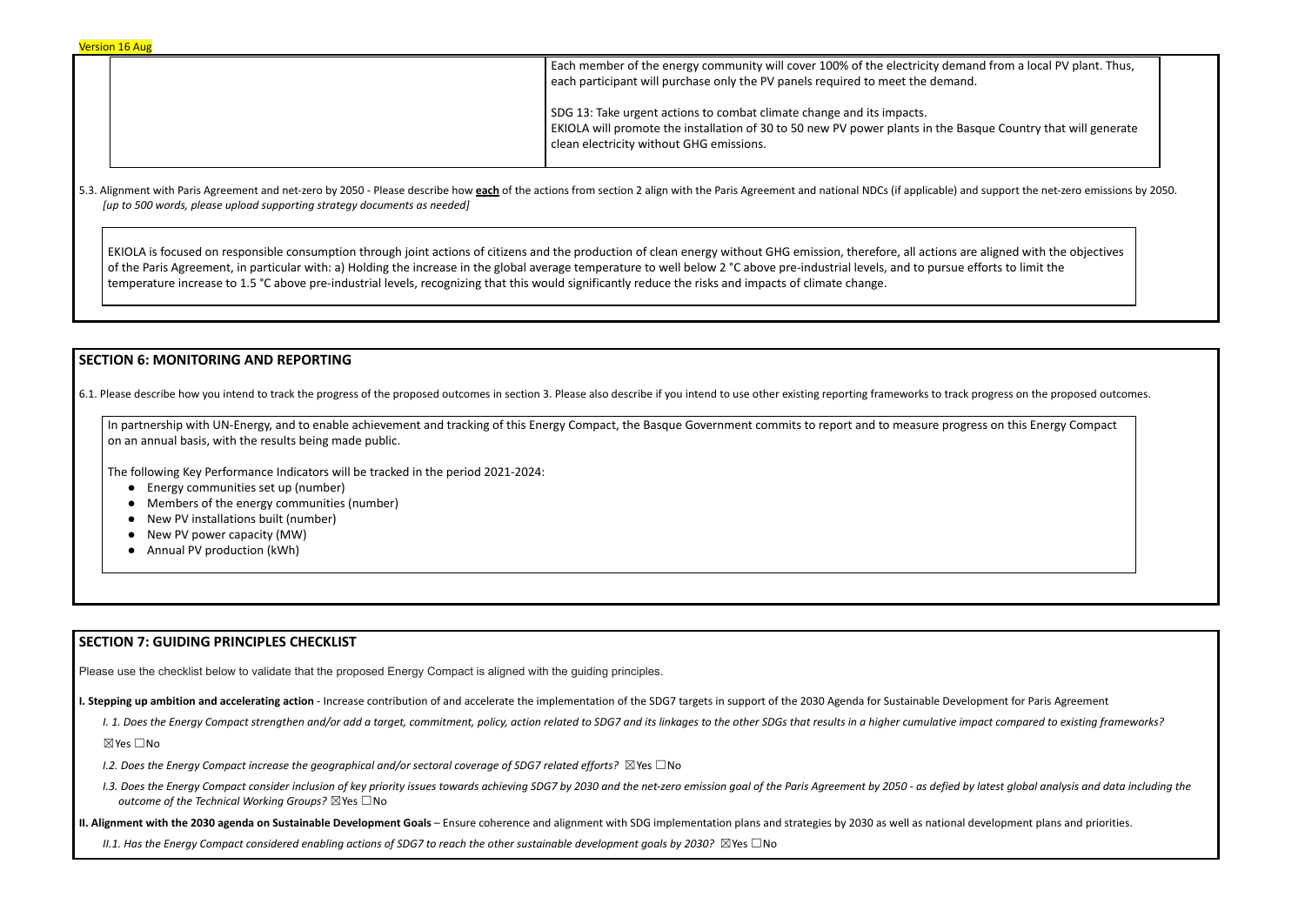II.2. Does the Energy Compact align with national, sectoral, and/or sub-national sustainable development strategies/plans, including SDG implementation plans/roadmaps?  $\boxtimes$ Yes  $\Box$ No

*II.3. Has the Energy Compact considered a timeframe in line with the Decade of Action?* ☒Yes ☐No

III. Alignment with Paris Agreement and net-zero by 2050 - Ensure coherence and alignment with the Nationally Determined Contributions, long term net zero emission strategies.

III.1. Has the Energy Compact considered a timeframe in line with the net-zero goal of the Paris Agreement by 2050?  $\boxtimes$  Yes  $\Box$  No

*III.2. Has the Energy Compact considered energy-related targets and information in the updated/enhanced NDCs?* ☒Yes ☐No

III.3. Has the Energy Compact considered alignment with reaching the net-zero emissions goal set by many countries by 2050?  $\boxtimes$  Yes  $\Box$  No

IV. Leaving no one behind, strengthening inclusion, interlinkages, and synergies - Enabling the achievement of SDGs and just transition by reflecting interlinkages with other SDGs.

*IV.1. Does the Energy Compact include socio-economic impacts of measures being considered?* ☒Yes ☐No

*IV.2. Does the Energy Compact identify steps towards an inclusive, just energy transition?* ☒Yes ☐No

IV.3. Does the Energy Compact consider measures that address the needs of the most vulnerable groups (e.g. those impacted the most by energy transitions, lack of energy access)?  $\boxtimes$  Yes  $\Box$  No

V. Feasibility and Robustness - Commitments and measures are technically sound, feasible, and verifiable based a set of objectives with specific performance indicators, baselines, targets and data sources as needed.

V.1. Is the information included in the Energy Compact based on updated quality data and sectoral assessments, with clear and transparent methodologies related to the proposed measures?  $\boxtimes$  Yes  $\Box$  No

V.2. Has the Energy Compact considered inclusion of a set of SMART (specific, measurable, achievable, resource-based and time based) objectives?  $\boxtimes$  Yes  $\Box$  No

V.3. Has the Energy Compact considered issues related to means of implementation to ensure feasibility of measures proposed (e.g. cost and financing strategy, technical assistant needs and partnerships, policy and regulato *gaps, data and technology)?* ⊠Yes □No

#### **SECTION 8: ENERGY COMPACT GENERAL INFORMATION**

8.1. Title/name of the Energy Compact

Energy Compact of the Basque Country

8.2. Lead entity name (for joint Energy Compacts please list all parties and include, in parenthesis, its entity type, using entity type from below)

Basque Government

8.3. Lead entity type

| ⊿ Government                               | $\boxtimes$ Local/Regional Government   | $\Box$ Multilateral body /Intergov  |
|--------------------------------------------|-----------------------------------------|-------------------------------------|
| $\Box$ Non-Governmental Organization (NGO) | $\Box$ Civil Society organization/Youth | $\Box$ Academic Institution / Scier |
| $\Box$ Private Sector                      | $\Box$ Philanthropic Organization       | $\Box$ Other relevant actor         |

8.4. Contact Information

Delegation of the Basque Country in the United States, 820 Second Avenue suite 13B NY 10017; Felipe Victoria – UN Policy Officer, fe-victoria@euskadi.eus

8.5. Please select the geographical coverage of the Energy Compact

☐Africa ☐Asia and Pacific ☒Europe ☐Latin America and Caribbean ☐North America ☐West Asia ☐Global

8.6. Please select the Energy Compact thematic focus area(s)

vernmental Organization

ntific Community